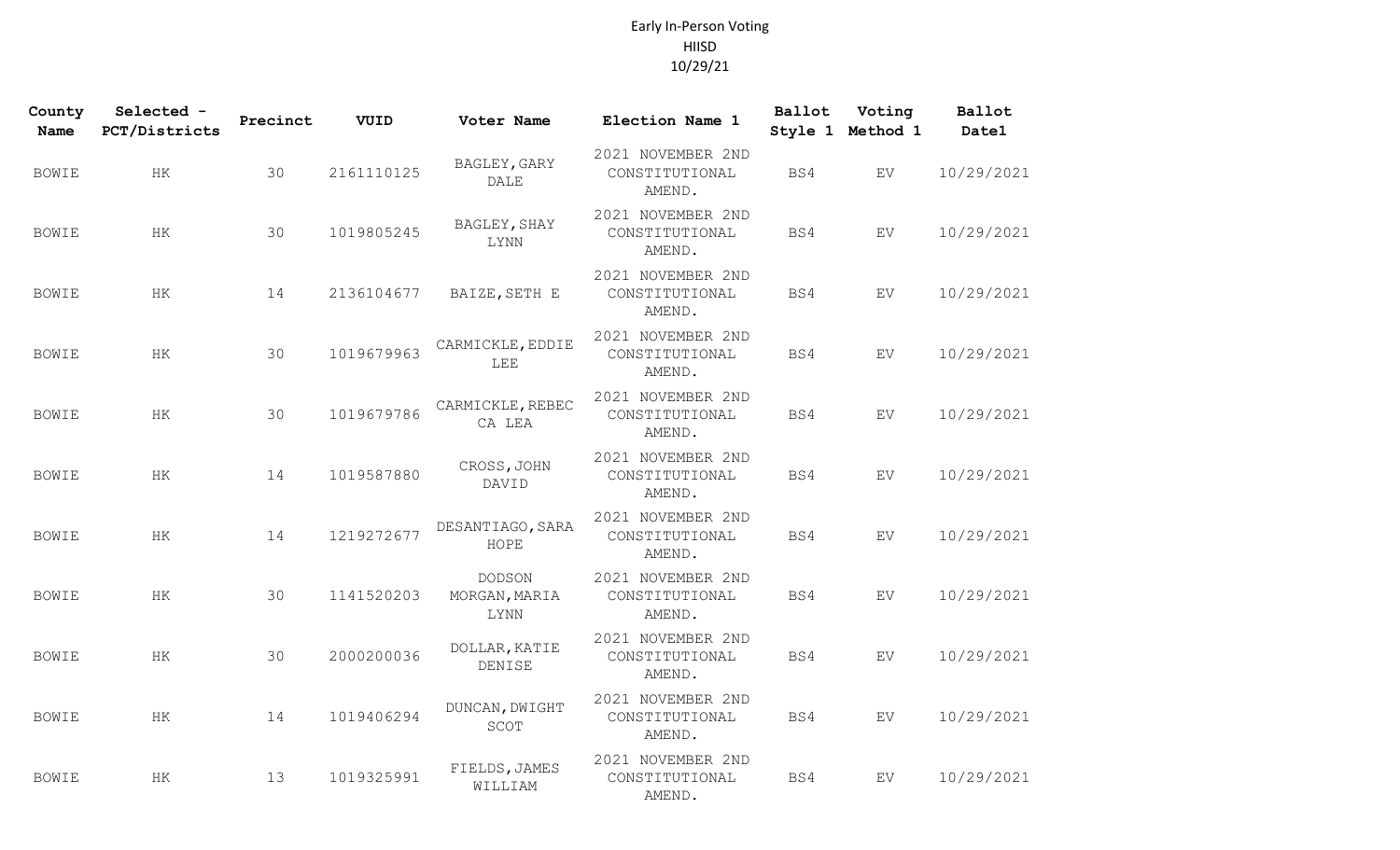| <b>BOWIE</b> | HK        | 11 | 1019476079 | FIELDS, TONJA<br><b>GEANICE</b>   | 2021 NOVEMBER 2ND<br>CONSTITUTIONAL<br>AMEND. | BS4 | EV  | 10/29/2021 |
|--------------|-----------|----|------------|-----------------------------------|-----------------------------------------------|-----|-----|------------|
| <b>BOWIE</b> | HK        | 30 | 1019848199 | FOLTZ, CHARLENE<br><b>BINKLEY</b> | 2021 NOVEMBER 2ND<br>CONSTITUTIONAL<br>AMEND. | BS4 | EV  | 10/29/2021 |
| <b>BOWIE</b> | HK        | 30 | 1019531523 | FORT, PHILANDER<br>CORTEZ         | 2021 NOVEMBER 2ND<br>CONSTITUTIONAL<br>AMEND. | BS4 | EV  | 10/29/2021 |
| <b>BOWIE</b> | HК        | 30 | 1148657488 | FORT, STEPHANIE<br>MONIQUE        | 2021 NOVEMBER 2ND<br>CONSTITUTIONAL<br>AMEND. | BS4 | EV  | 10/29/2021 |
| <b>BOWIE</b> | HК        | 30 | 1019564864 | GRIFFIN, BILLY<br><b>DUANE</b>    | 2021 NOVEMBER 2ND<br>CONSTITUTIONAL<br>AMEND. | BS4 | EV  | 10/29/2021 |
| <b>BOWIE</b> | HK        | 11 | 1020115461 | HALEY, PATRICIA<br>MARIE          | 2021 NOVEMBER 2ND<br>CONSTITUTIONAL<br>AMEND. | BS4 | EV  | 10/29/2021 |
| <b>BOWIE</b> | HK        | 30 | 1151687634 | HARRIS, STACY<br>MARIE            | 2021 NOVEMBER 2ND<br>CONSTITUTIONAL<br>AMEND. | BS4 | EV  | 10/29/2021 |
| <b>BOWIE</b> | HK        | 30 | 2002609268 | HARTWICK<br>III, EDWARD JOHN      | 2021 NOVEMBER 2ND<br>CONSTITUTIONAL<br>AMEND. | BS4 | EV  | 10/29/2021 |
| <b>BOWIE</b> | HK        | 30 | 2177101063 | HOLLY, PAMELA                     | 2021 NOVEMBER 2ND<br>CONSTITUTIONAL<br>AMEND. | BS4 | EV. | 10/29/2021 |
| BOWIE        | HK        | 30 | 2119538528 | JOHNSON, BENJAMI<br>N PAUL        | 2021 NOVEMBER 2ND<br>CONSTITUTIONAL<br>AMEND. | BS4 | EV  | 10/29/2021 |
| <b>BOWIE</b> | $\rm{HK}$ | 14 | 1019623506 | KNIGHT, PAULA                     | 2021 NOVEMBER 2ND<br>CONSTITUTIONAL<br>AMEND. | BS4 | EV  | 10/29/2021 |
| <b>BOWIE</b> | ΗK        | 30 | 2135924282 | LATIMER, RACHEL<br>LEIGH          | 2021 NOVEMBER 2ND<br>CONSTITUTIONAL<br>AMEND. | BS4 | EV  | 10/29/2021 |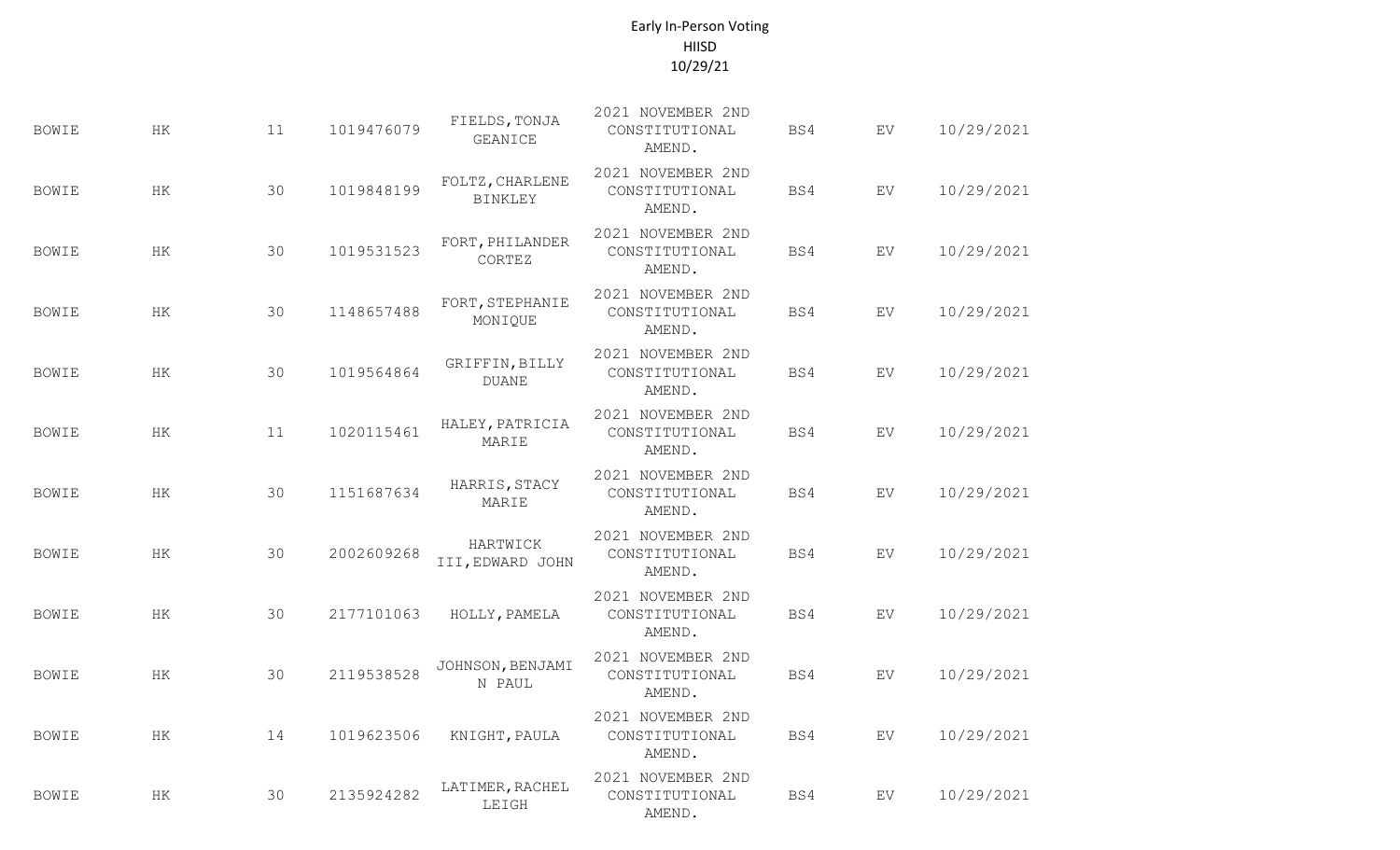| <b>BOWIE</b> | HK        | 30 | 1019310524 | MORGAN, HAROLD<br><b>GLEN</b>   | 2021 NOVEMBER 2ND<br>CONSTITUTIONAL<br>AMEND. | BS4 | EV         | 10/29/2021 |
|--------------|-----------|----|------------|---------------------------------|-----------------------------------------------|-----|------------|------------|
| BOWIE        | HK        | 30 | 1019603863 | MURCHISON, VICKI<br>FAYE        | 2021 NOVEMBER 2ND<br>CONSTITUTIONAL<br>AMEND. | BS4 | ${\rm EV}$ | 10/29/2021 |
| <b>BOWIE</b> | ΗK        | 14 | 2185892405 | ONEAL, AMY LYNN                 | 2021 NOVEMBER 2ND<br>CONSTITUTIONAL<br>AMEND. | BS4 | EV         | 10/29/2021 |
| BOWIE        | ΗK        | 30 | 2148307193 | PRICE, CONNOR<br>DAVID          | 2021 NOVEMBER 2ND<br>CONSTITUTIONAL<br>AMEND. | BS4 | EV         | 10/29/2021 |
| BOWIE        | ΗK        | 30 | 1019798398 | REDDICK<br>JR, JACKIE D         | 2021 NOVEMBER 2ND<br>CONSTITUTIONAL<br>AMEND. | BS4 | EV         | 10/29/2021 |
| <b>BOWIE</b> | HK        | 14 | 2153091792 | REITER JR, MARC<br>RIDEN        | 2021 NOVEMBER 2ND<br>CONSTITUTIONAL<br>AMEND. | BS4 | EV         | 10/29/2021 |
| <b>BOWIE</b> | HK        | 14 | 1019536798 | SCHUTTE, KIMBERL<br>Y ANN       | 2021 NOVEMBER 2ND<br>CONSTITUTIONAL<br>AMEND. | BS4 | EV         | 10/29/2021 |
| BOWIE        | HK        | 14 | 1019749679 | SHELTON<br>JR, JERRY<br>MICHAEL | 2021 NOVEMBER 2ND<br>CONSTITUTIONAL<br>AMEND. | BS4 | EV.        | 10/29/2021 |
| <b>BOWIE</b> | HK        | 14 | 1156994844 | SHOCKLEY, SAMANT<br>HA RHENA    | 2021 NOVEMBER 2ND<br>CONSTITUTIONAL<br>AMEND. | BS4 | EV.        | 10/29/2021 |
| <b>BOWIE</b> | ΗK        | 14 | 1019546997 | SOHNE<br>IV, WILLIAM            | 2021 NOVEMBER 2ND<br>CONSTITUTIONAL<br>AMEND. | BS4 | EV         | 10/29/2021 |
| <b>BOWIE</b> | $\rm{HK}$ | 14 | 2121513197 | TAYLOR, RANDALL<br><b>WADE</b>  | 2021 NOVEMBER 2ND<br>CONSTITUTIONAL<br>AMEND. | BS4 | EV         | 10/29/2021 |
| <b>BOWIE</b> | ΗK        | 30 | 1019584800 | WHITE, BETTY R                  | 2021 NOVEMBER 2ND<br>CONSTITUTIONAL<br>AMEND. | BS4 | EV         | 10/29/2021 |